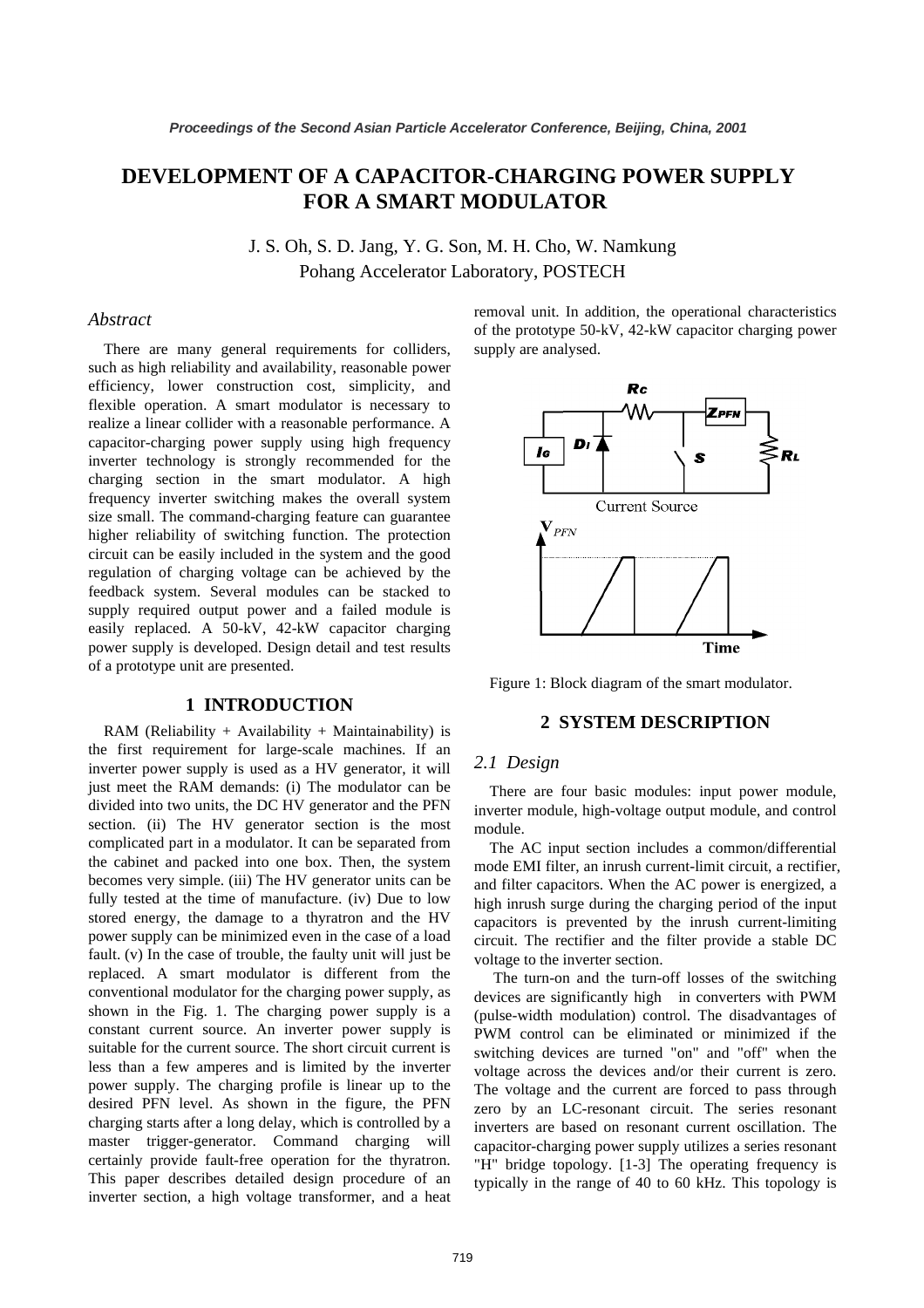inherently short-circuit proof because of the high source impedance it present to the output circuit.

The series resonant inverter can transfer maximum power P

$$
P = f_0 E_0
$$
  
E<sub>0</sub> = 0.5 C<sub>n</sub> (2V)<sup>2</sup>

where  $f_0$  is the resonant frequency,  $C_R$  is the capacitance of the resonant circuit, and V is the source voltage driving the L-C circuit.

Figure 2 shows the circuit diagram of inverter power supply. The series resonant inverter has 16-parallel high power IGBT (APT 100GF60JRD, 600V/100A). The resonant capacitor has total 44-parallel metalized polypropylene film capacitor (ICEL PPA2203100\*J, 0.1 µF/ 630V/7.5A).



Figure 2: Circuit diagram of inverter power supply.

The high-voltage tank includes a high-frequency transformer, multiple full-wave bridges, and voltage and current monitoring circuits. The high-voltage transformer has multiple secondary windings to reduce the parasitic resonance caused by the secondary inductance and selfcapacitance. All rectifiers are connected in series to sum the rectified voltage levels to obtain the final output voltage. Figure 3 shows the high voltage transformer assembly. The transformer has two ferrite cores (TDK PE22 UU120x160x21). Primary winding has 6 turns with Litz wire and secondary has 12 sections with total 1260 turns. Each section has full-bridge rectifier using fast recovery diodes (VMI Z50FG).

Transformer leakage inductance,  $L<sub>L</sub>$  is 1.34  $\mu$ H that is given by

$$
L_{\rm L} = 4 \pi N_{\rm p}^2 U_{\rm m} (\Delta g + \Sigma \delta i / 3) / L_{\rm m} \text{ [nH]}
$$

Where  $N_p$  is primary turns,  $U_m$  is mean circumference of windings (204.5 mm), ∆g is gap length between windings (9.85 mm), δi is thickness of windings (7.9 mm),  $L_m$  is winding length (86.5 mm).

The inverter operates in the fully resonant mode during the charging time; then, the PFN voltage is maintained at the same level by the refresh mode. During the refresh mode, the switching frequency is much lower than it is during the charging mode and depends on the leakage rate of the networks. In the high regulation mode, PWM is activated to avoid overshooting the target voltage.

When designing an inverter with given source-voltage and power-output requirements, the ratio of L and C is fixed. If a certain resonant frequency is desired, then both L and C are uniquely determined.



Figure 3: High voltage transformer assembly.

#### *2.2 Specifications*

The prototype power supply can deliver a 42-kW average power with a maximum 68-kV output voltage. Table 1 summarizes the specifications of the power supply. The high peak charging rare of 57.8 kJ/s is suitable for fast capacitor charging. Maximum duty is 80% to keep the average power level up to 42 kW.

| <b>Parameter</b>              | <b>Value</b> |
|-------------------------------|--------------|
| Peak charging rate (kJ/sec)   | 57.8         |
| Maximum output voltage (kV)   | 68           |
| Average output current (A)    | 1.7          |
| Maximum duty (%)              | 80           |
| Average output power (kW)     | 42           |
| Resonant frequency (kHz)      | 62.5         |
| Resonant capacitance (µF)     | 4.4          |
| Resonant inductance (µH)      | 1.48         |
| Resonant impedance $(\Omega)$ | 0.58         |
| $DC$ bank voltage $(V)$       | 324          |
| Peak switching current (A)    | 1120         |
| Efficiency (%)                | 90           |

Table 1: Specifications of the inverter power supply

# *2.3 Power Loss*

Total power loss of the inverter power supply is estimated to 3.9 kW in order to deliver 41.6 kW. The inverting switches and rectifying diodes are major responsible devices for this loss. The charging efficiency of the inverter power supply is 91.5%.